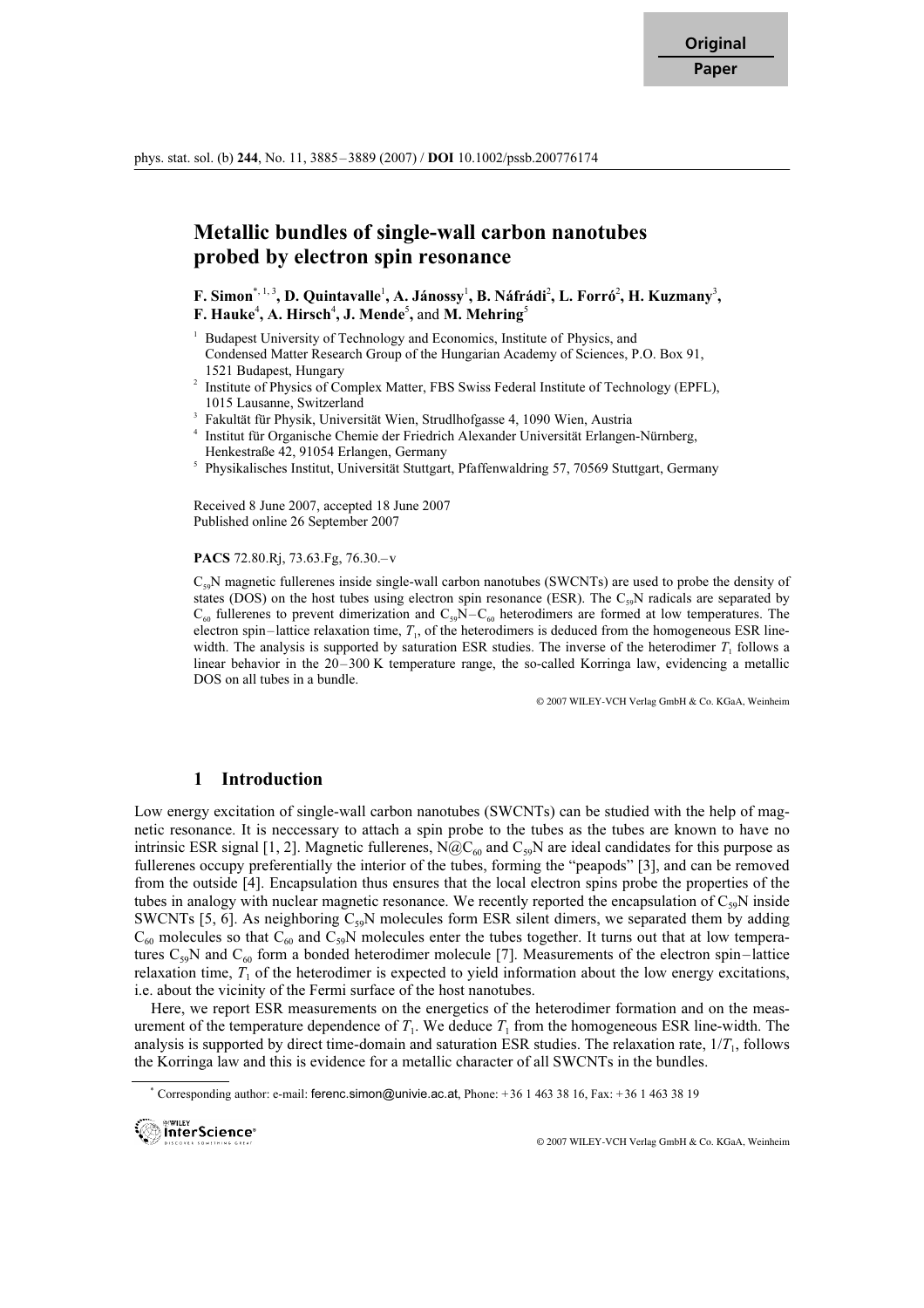

## 2 Experimental

Synthesis of the current samples were reported previously [5]. In brief, we used commercial SWCNTs with suitable tube diameters to accommodate fullerenes. A mixture of functionalized and air-stable  $C_{59}N$ derivatives and  $C_{60}$ 's were encapsulated with the solvent method [8]. ESR active  $C_{50}N$  was obtained by heat treating the sample to remove the functional group. After this, the material is air sensitive and is sealed under He in quartz tubes. ESR and saturation ESR studies were performed on a Bruker Elexsys X-band spectrometer. We also prepared  $C_{59}N$  embedded in the  $C_{60}$  crystal as a reference material, which we call crystalline material to distinguish from the peapod  $C_{59}N$ . Relaxation times were measured on the crystalline material with spin-echo ESR on a Bruker W-band pulsed spectromer.

### 3 Results and discussion

At room temperature, the ESR signal of  $C_{59}N$ :  $C_{60}@SWCNT$  consists of two components: a triplet structure corresponding to rotating  $C_{59}N$  monomers and a singlet line corresponding to the static  $C_{59}N-C_{60}$ heterodimer molecules [5]. The spectra, its temperature evolution, and the deconvolution to the triplet and singlet lines are shown in the inset of Fig. 1a. Clearly, the heterodimer dominates the low temperature spectrum and vanishes at higher temperatures. The coexistence and the temperature dependence of the two signals was understood for crystalline  $C_{50}N:C_{60}$  as a thermal equilibrium between the ground state heterodimer and the rotating  $C_{59}N$  monomers [7]. The heterodimer signal intensity normalized to the total (heterodimer + triplet) intensity gives the heterodimer concentration and is shown in Fig. 1. Similarly to crystalline  $C_{59}N:C_{60}$  [7], the heterodimer concentration can be fitted with

$$
\frac{I_{\text{C}_{59}\text{N} - \text{C}_{60}}}{I_{\text{total}}} = \frac{1}{1 + e^{-\Delta F/k_{\text{B}}T}}\,,\tag{1}
$$

where  $k_B$  is Boltzmann's constant and  $\Delta F = E_a - T \Delta S$  with  $E_a$  being the binding energy of the heterodimer and *DS* being the entropy difference between the rotating monomer and the static heterodimer



Fig. 1 a) Concentration of C<sub>59</sub>N–C<sub>60</sub> bound heterodimers in C<sub>59</sub>N:C<sub>60</sub>@SWCNT. Inset shows the evolution of the spectra with the temperature. The deconvolution of the 300 K spectrum is also shown. b) The temperature normalized free energy difference,  $\Delta F/T$  between the heterodimer and the monomer in units of  $k_B$ . Solid curves in both figures are fits with parameters explained in the text. Dashed curves show the respective quantities for crystalline  $C_{59}N:C_{60}$  above the 261 K phase transition.

© 2007 WILEY-VCH Verlag GmbH & Co. KGaA, Weinheim **www.pss-b.com**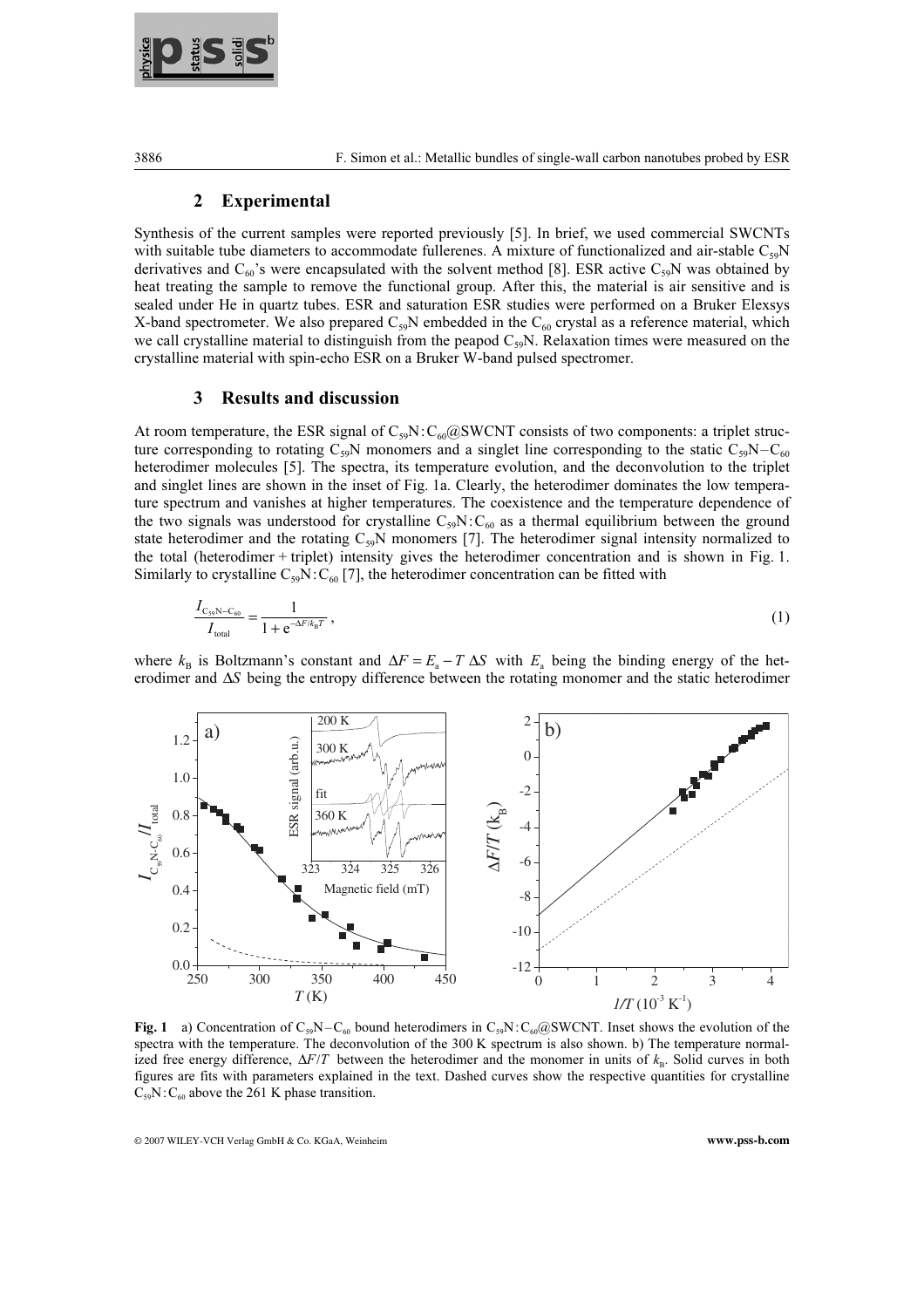**Original Paper**

states. The relation described by Eq. (1) between the heterodimer concentration and the free energy difference allows to determine the temperature dependence of the temperature normalized free energy difference,  $\Delta F/T$ , which is shown in Fig. 1b in units of  $k_B$ . Clearly, a linear relationship between  $\Delta F/T$  and  $1/T$  with a non-zero crossing at  $1/T$  is observed. This shows that the above model of the heterodimer concentration, that is described by Eq. (1), is correct and that it is neccessary to invoke an entropy difference between the two states of  $C_{59}N$  in addition to the binding energy.

 A fit with Eq. (1) for the peapod material is shown in Fig. 1a as a solid curve and gives  $E_a$ (peapod) = 2800(200) K and  $\Delta S$ (peapod) = 9(1). This compares to the results for the crystalline material with  $E_a$  (cryst) = 2400(600) K and  $\Delta S$  (cryst) = 11(2) [7]. The higher heterodimer concentrations for the peapod material is caused by the larger  $E_a$  and smaller  $\Delta S$  values. The latter is explained by the limited rotational freedom of encapsulated  $C_{59}N$ . The same fits appear as lines for  $\Delta F/T$  in Fig. 1b.

In analogy to NMR spectroscopy, the ESR spin–lattice relaxation time,  $T_1$ , of the localized heterodimer spins yields information on the electronic structure of the host SWCNT material [9]. ESR  $T_1$ can be measured using several methods depending on the system investigated. The time-resolved spinecho ESR yields a direct measurement of  $T_1$ , however it is limited to spin–lattice and spin–spin relaxation times  $(T_2)$  longer than a few µs. Shorter  $T_1$ 's of a few hundred nanoseconds can be measured using continuous wave ESR spectroscopy from the line-width,  $\Delta H$ , by separating the homogeneous, relaxation related line-width from the inhomogeneous one. Relaxation times between the micro and hundred nanoseconds domain can be measured using the so-called saturation ESR but this method has a limited precision to provide absolute  $T_1$  values.  $T_1$  of the crystalline material is sufficiently long to enable spin-echo measurements. However, as we show below,  $T_1$  of the heterodimer spins in the peapod material lies in the few hundred nanosecond domain, where  $T_1$  can be measured from the homogeneous broadening and saturation ESR can be used to check for the consistency of the values obtained.

In Fig. 2a, we show  $\Delta H$  for the heterodimer signal as determined from fits with derivative Lorentzian lines. Clearly,  $\Delta H$  has a temperature dependent component in addition to a  $\Delta H_0 = 0.089(2)$  mT residual line-width, which is obtained by averaging the line-widths below 50 K. The line-shape of the heterodimer signal does not change with temperature, which indicates a uniform, homogeneous broadening in addition to the inhomogeneous residual width.



Fig. 2 a) Temperature dependence of the ESR line-width for the heterodimer signal. b) The homogeneous linewidth with a linear fit (solid line). Corresponding  $T_1$ 's are shown on the right axis. c) Saturation curves for crystalline  $C_{59}N:C_{60}$  at 260 K and peapod  $C_{59}N:C_{60}QSWCNT$  at 20 K. Solid curves show the calculated saturated ESR intensities as explained in the text.

**www.pss-b.com** © 2007 WILEY-VCH Verlag GmbH & Co. KGaA, Weinheim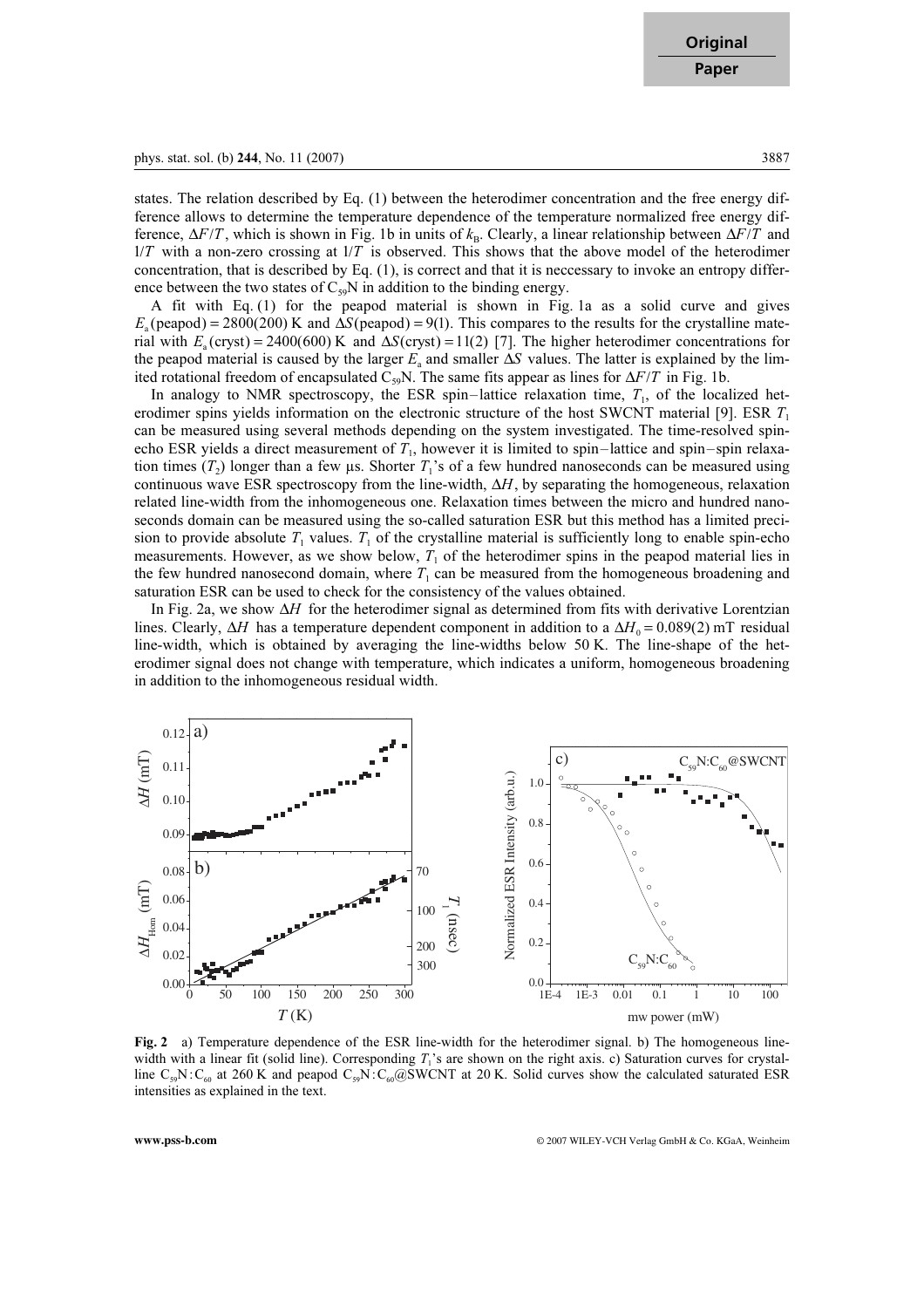

To obtain the homogeneous line-width,  $\Delta H_{\text{Hom}}$ , we subtracted  $\Delta H_0$  from the line-width data:  $\Delta H_{\text{Hom}}$  =  $\Delta H^2 - \Delta H_0^2$ . Figure 2b shows  $\Delta H_{\text{Hom}}$  and  $1/T_1 = \gamma_e \Delta H_{\text{Hom}}$ , where  $\gamma_e/2\pi = 28.0 \text{ GHz/T}$  is the electron gyromagnetic ratio.

To check the consistency of the measurement of  $T_1$  from the homogeneous line-width, we performed saturated ESR measurements. In this method, the ESR signal intensity is progressively saturated upon increasing microwave power and the ESR signal intensity follows [9, 10]:

$$
S(p) \propto \frac{\sqrt{p}}{\sqrt{1 + C\gamma^2 p T_1 T_2}}\tag{2}
$$

where p is the microwave power,  $T_2$  is the spin–spin relaxation time of the individual spin-packets, and  $C$  is a constant which depends on the microwave cavity and describes how large microwave magnetic field,  $H_1 = \sqrt{Cp}$ , is produced for a power of p. For the TE011 cavity with a quality factor of  $Q = 4000$ ,  $C = 1.59 \times 10^{-8}$  T<sup>2</sup>/W [11]. In Fig. 2c, we show the saturation curves,  $S(p)/\sqrt{p}$ , normalized by the lowest power signal intensities for the crystalline C<sub>59</sub>N:C<sub>60</sub> at 260 K and for the peapod C<sub>59</sub>N:C<sub>60</sub>@SWCNT at 20 K. Clearly, the ESR signal of the heterodimer saturates at much larger microwave powers for the peapod material indicating a much shorter relaxation time, which is attributed to the interaction of the heterodimer spins and the tubes.

Solid curves using Eq. (2) for the crystalline and peapod materials are shown with the  $T_1$  and  $T_2$  value in Table 1.  $T_{1,2}$  were measured for the crystalline material using spin-echo ESR for the crystalline sample. For the peapod material, we took the  $T_1 \approx 300$  ns from the homogeneous line-width analysis and assumed the equality of  $T_1$  and  $T_2$  due to the very short  $T_1$ . The calculated and measured saturation ESR data show a reasonable agreement for both the crystalline and the peapod material. This, on one hand shows that the saturation ESR measurement is compatible with the  $T_1$  and  $T_2$  values determined in the spin-echo experiment on the crystalline sample. On the other hand, it proves that the measurement of  $T_1$ from the line-width for the peapod material is correct.

 Now, we discuss the temperature dependence of the spin–lattice relaxation time. The most important property of  $1/T_1$  is its linear T dependence in the 20–300 K temperature range. Below 20 K, the homogeneous broadening becomes too small to enable the measurement of  $T_1$ . The linear relation can be fitted property of  $1/T_1$  is its linear T dependence in the 20–300 K temperature range. Below 20 K, the homogeneous broadening becomes too small to enable the measurement of  $T_1$ . The linear relation can be fitted with  $(T_1T)^{-1$ interaction with conduction electrons [9] gives the relaxation of the heterodimer. An effective coupling constant (averaged for tube chiralities), J, of localized spins and conduction electrons is 11 meV as determined from the Korringa relation [9]:

$$
\frac{1}{T_1 T} = \left(\frac{4\pi k_B}{\hbar}\right) J^2 \overline{n} (E_F)^2
$$
\n(3)

where  $\bar{n}(E_{\rm F}) = 0.014$  states/eV/atom is the DOS at the Fermi level for a  $d \approx 1.4$  nm metallic tube in the tight-binding approximation [12]. The above discussed uniformity of the homogeneous broadening suggests that the heterodimer spins do not sense separate metallic and semiconducting tubes as it would be expected based on the geometry of tubes alone [12]. This can be explained by charge transfer in the SWCNTs bundles, which shifts the Fermi level and renders all tubes metallic, however there is a clear need for further experiments and theoretical studies in this respect.

Table 1 Spin–lattice and spin–spin relaxation times for the crystalline and peapod materials used to calculate the saturated ESR data.

|                                           |                           | Τ,        |
|-------------------------------------------|---------------------------|-----------|
| crystalline $C_{59}N$ : $C_{60}$ (260 K)  | $120 \text{ }\mu\text{s}$ | $2 \mu s$ |
| peapod $C_{59}N$ : $C_{60}$ @SWCNT (20 K) | $300$ ns                  | $300$ ns  |

© 2007 WILEY-VCH Verlag GmbH & Co. KGaA, Weinheim **www.pss-b.com**